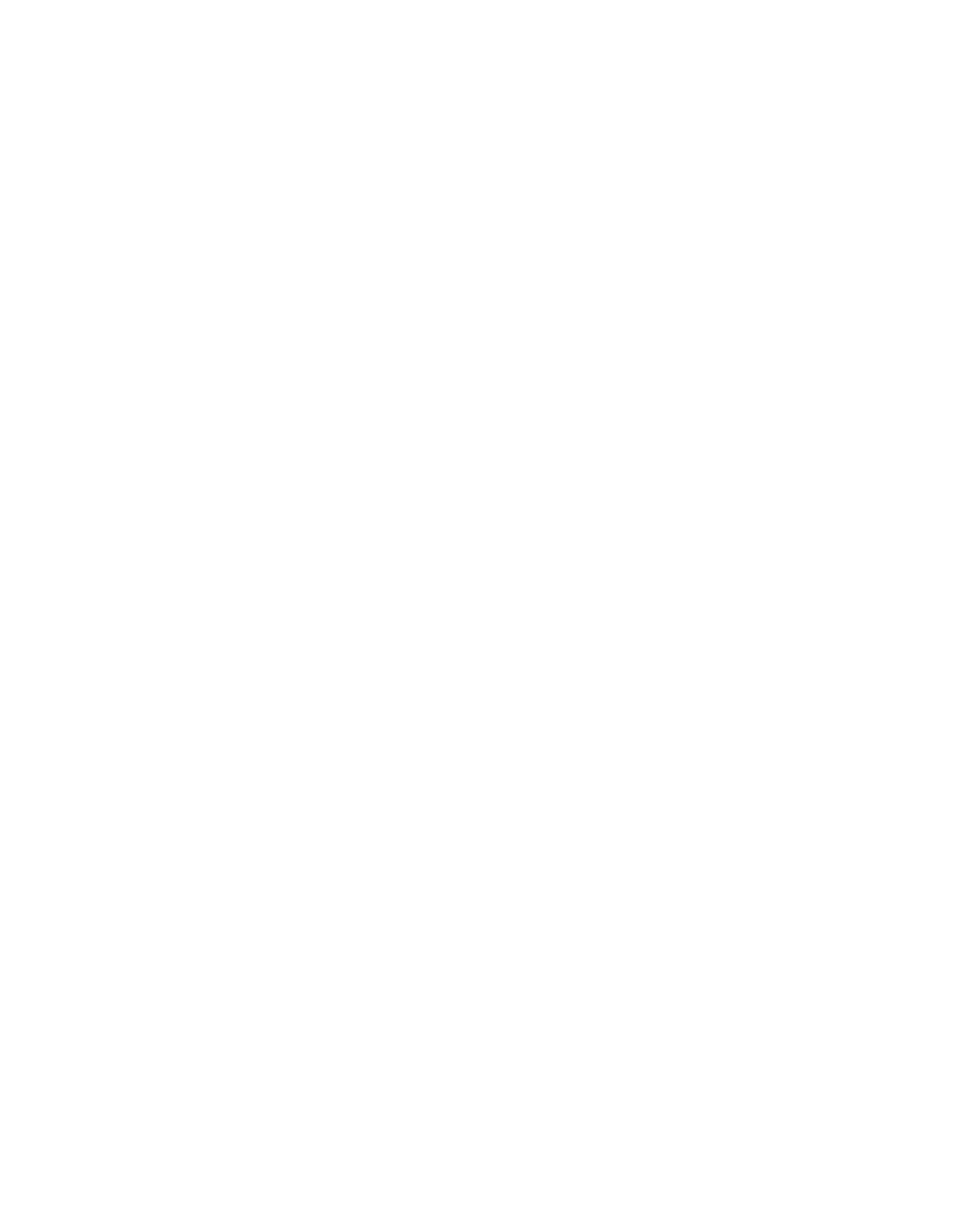#### **Parent Pick-up/ Car**

We know you are anxious to see your camper; however, check-out runs from 9:00 to 10:00 a.m. so campers can finish breakfast and make final preparations for departure. We ask that you refrain from smoking as we are a non-smoking campus. Please be sure to keep all 4-legged family members on a leash if they are present for pick-up.

#### **Plane**

Campers will be assisted at the airline counter and be taken to the security checkpoint at the airport and those flying as Unaccompanied Minors escorted to the gate. Flights departing Washington Dulles should be scheduled to leave between **12:00 noon and 6:00 p.m.** on Saturday or by **3:00 p.m. for Unaccompanied Minors**. Please make sure you complete the Airport Flight Details form on your Parent Dashboard.

### **Check-Out Procedures for Closing Day**

Similar to Check-in, the checkout procedure will involve limited contact and required social distancing measures.

### **By Car**

Guardians will be directed to our designated pick-up location where they will wait in their vehicles to be met by their camper. Despite the overwhelming urge, we request that guardians, campers, families, and friends maintain social distancing and not gather in groups to say our goodbyes. We will have worked extremely hard to be safe the entire summer and we do not want to jeopardize our efforts on closing day.

# **By Air**

Similar to our traditional process, campers will be shuttled to Dulles International Airport where our staff will assist with their departures as we do yearly. In addition to passports, and wallets, we will ensure that each camper has packed a carry-on bag with masks, and hand sanitizer for air travel. If campers are required to have a negative test result before boarding a flight or entering a new country, we will make those test available as needed

# **Driving Directions to CUWP / Horizons Edge Campus**

Take I-81 to exit #251. Turn left at the stop light, onto US-11/N Valley Pike. Turn left onto Cornerstone Lane (.03 miles). Stay straight on Cornerstone Lane (passing Cornerstone School) and follow signs to Horizons at Valley Pike. GPS address is 299 Cornerstone Lane, Harrisonburg, VA 22802.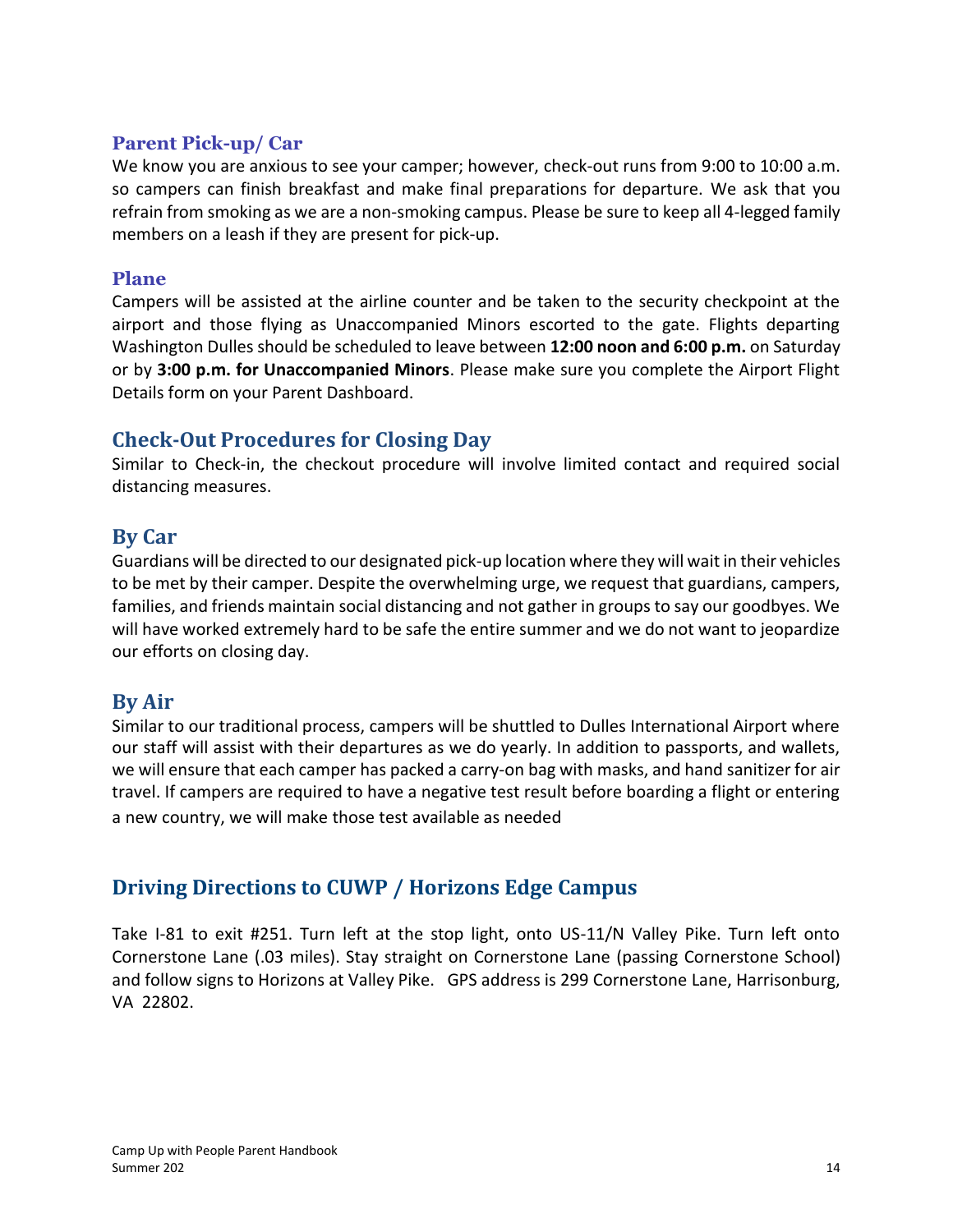# **During camp**

Our goal this year is no different than it is every year; to have an amazing camp experience and to return home better than when we left. And by being careful n' cautious we feel confident we can achieve that goal as we do yearly. The first few days we must be especially careful n' cautious. We will be employing a series of two tests while at camp. The first being a rapid test on Opening Day as part of our med check, and then a follow up rapid test 3-4 days later. We are choosing to add this layer of protection for our campers and staff.

# **Dorm Life**

Dorm room assignments are based on gender and have 3 to 4 campers in each room. The dorm has electricity; is air-conditioned; and bathrooms and showers are shared between two dorm rooms.

# **Dorm Cleanliness**

A major benefit of the residential camp experience is that campers are given opportunities to learn to be responsible for themselves and their belongings. We ask campers to keep their rooms clean and tidy. Each day a staff member checks the rooms and namesthe cleanest boys' and girls' room in each program. Campers with the cleanest rooms are served first at meals the next day. In addition to the responsibility of our campers to help maintain cleanliness of the dorms, our housekeeping staff will be heightening their hygiene and cleaning protocols in response to the pandemic. \*Please see our COVDI Action Plan for more info.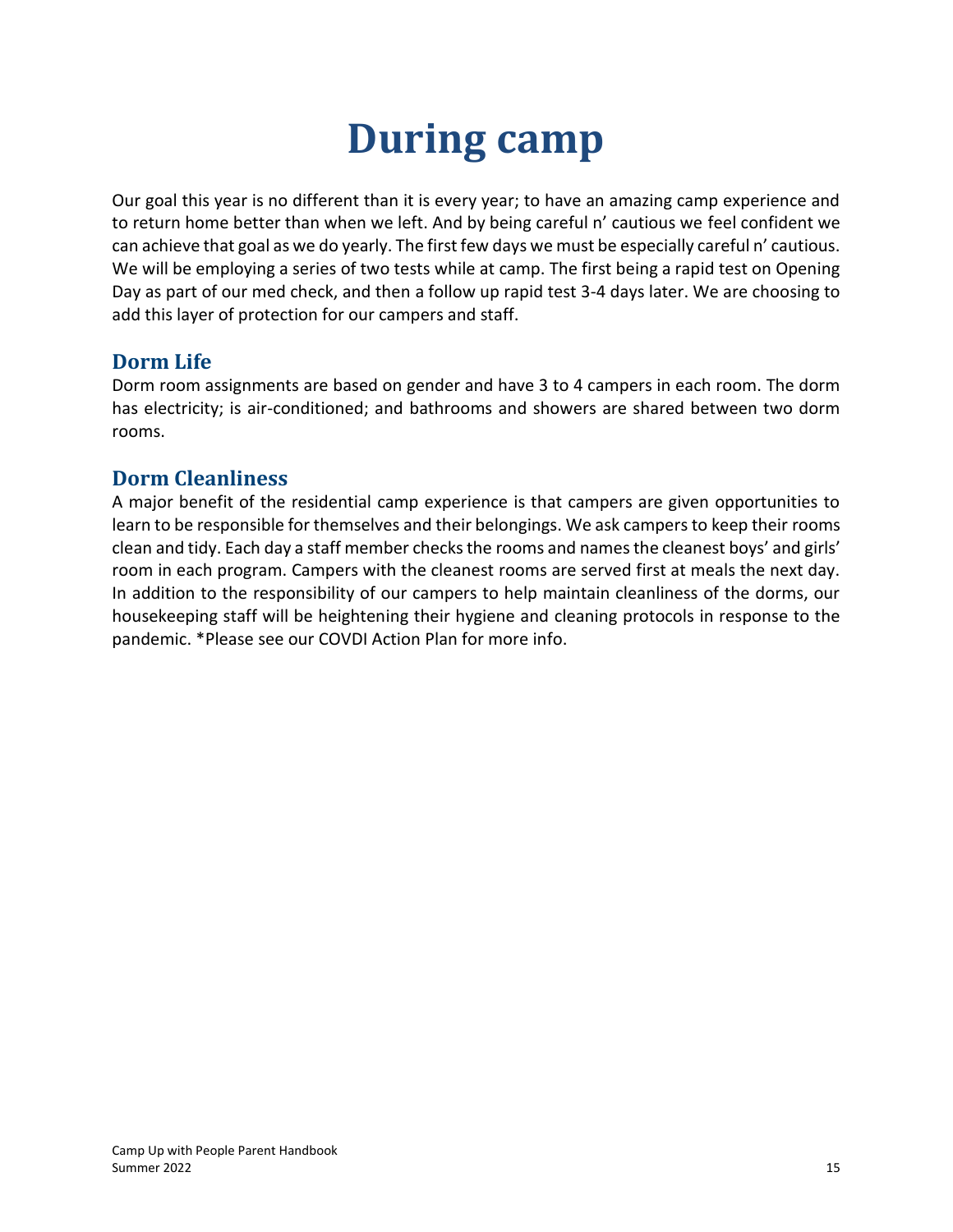# **Communication with Your Camper**

#### **Telephone Calls**

Campers may not make or receive phone calls during the week, except in extenuating circumstances. Campers will have a time on the weekends for them to contact you either by phone, e-mail or via Skype. If you have any concerns, feel free to call us at 540.214.2752 and a Director will return your call as soon as possible.

#### **E-mails**

You may send emails to your camper through **[Contact@CampUpwithPeople.org.](mailto:Contact@CampUpwithPeople.org)** Emails will be printed and delivered to your son/daughter when mail is distributed. Put your child's name in the Subject Line of the e-mail. Please limit this to a maximum of two (2) per week.

#### **USPS Mail**

Campers love to receive mail! Frequent, short letters and cards are better than long, occasional letters. Make letters newsy and directed toward what your child is doing at camp. Be positive and encouraging. Avoid writing about what the camper is missing at home. Campers may receive unlimited letters. All mail received by 11:00 a.m. will be delivered to your camper after lunch that day. Any mail arriving after 11:00 a.m. will be delivered the following day.

#### **Laundry**

Laundry is done twice during the 3-week session (though available at other times in an emergency). Each camper must bring a laundry bag with a drawstring closure for dirty clothes. These can be purchased at most large "box" retail stores (Target, Walmart, etc.) and in our Swap Shop as well. Lights and darks are not separated, so please do not send new clothes that may run. Please **label all items** including the mesh laundry bag.

Linens, including pillows, pillow cases, top and bottom sheets, blankets and bath towels are provided. Clean linens will be provided half-way through the session when dorm mates are changed.

#### **Lost and Found**

We work very hard to make sure that children come home with everything they brought to camp. Please **label all items** so we can quickly return items to their owners if they do become separated. Make sure to stop by the Lost & Found table in the lodge before you leave. We check Lost & Found daily and can quickly return items to their owners if they are labeled. Any items left behind at the end of the session will be returned at your expense with a minimum charge of \$5.00. Items not claimed after two weeks are donated to a local charity. **Remember to label everything!**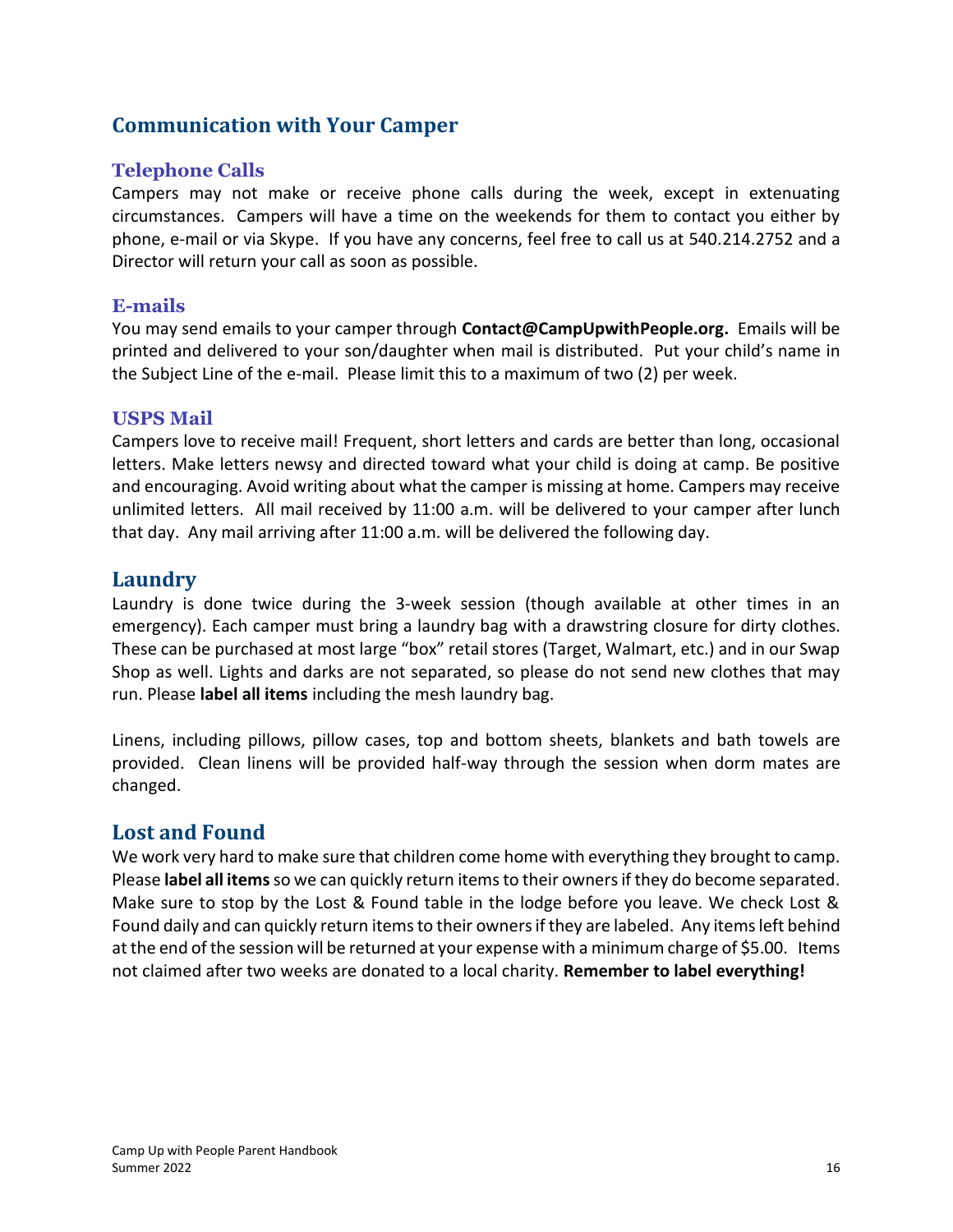## **Meals**

Our professional food and beverage staff serves delicious, youth-friendly, and well-balanced meals and will work with you to accommodate your camper's dietary needs. For breakfast there is always a hot item option along with cereals, fruit, milk, hot tea, hot chocolate, and juice. For lunch and dinner, a main entrée is served along with vegetables or fruit. Typical meals include eggs, biscuits, and pancakes for breakfast, quesadillas, chicken nuggets, and grilled cheese for lunch, and spaghetti, hamburgers, and pizza for dinner. Snacks will also be served as part of the evening program.

We can accommodate vegetarian, gluten free, and lactose free diets if noted on registration. Please note that we are a nut-aware camp, which means we do not cook with peanut oil or peanut products or sell items with peanuts in the Swap Shop. If your camper has a specific food allergy or other dietary need not listed above, please call us before registering to ensure that we can accommodate your camper's needs. We will work with you to try to accommodate the needs. Campers are responsible for helping to serve and clear the table at the end of the meal.

### **Missing Home**

It is important for parents and campers to understand ahead of time that missing home is a completely normal feeling, especially if it is the camper's first time away from home. We don't typically use the term "homesick" because it's not an illness. We handle each camper as a unique case and treat him/her accordingly. Studies show that camp is an excellent opportunity for children to live independently among people of their own age, to learn, and grow as a result of being away from home.

That said, there are a few things you should know related to missing home:

- 1. Our staff members are trained to identify and help those campers who are missing home to cope with their feelings. If your camper is having difficulty adjusting to camp, a Director will call you and discuss ways to support your camper.
- 2. If a camper expresses these feelings, it usually occurs in the first 24 hours. Their first letter or email home to you may seem sad; however, know that these feelings will usually disappear within the first few days at camp. You should anticipate that your child's second letter home will be more cheerful.
- 3. We have learned from experience that phone calls to a child who is missing home rarely help the child. In most cases, phone calls prolong the feelings of missing home and delay adjustment into camp life. In rare occasions, we will reach out to you to discuss ways to support your camper.
- 4. Letters and/or emails from parents should be mindful of the impact on a camper who is away from home. For instance, saying things such as "the cat and dog miss you and we wish you were home with us right now" can cause and/or exacerbate these feelings. The best advice we can give is to let your child know that your life is going on as usual, that you hope they are having a great time, and that you will see them soon.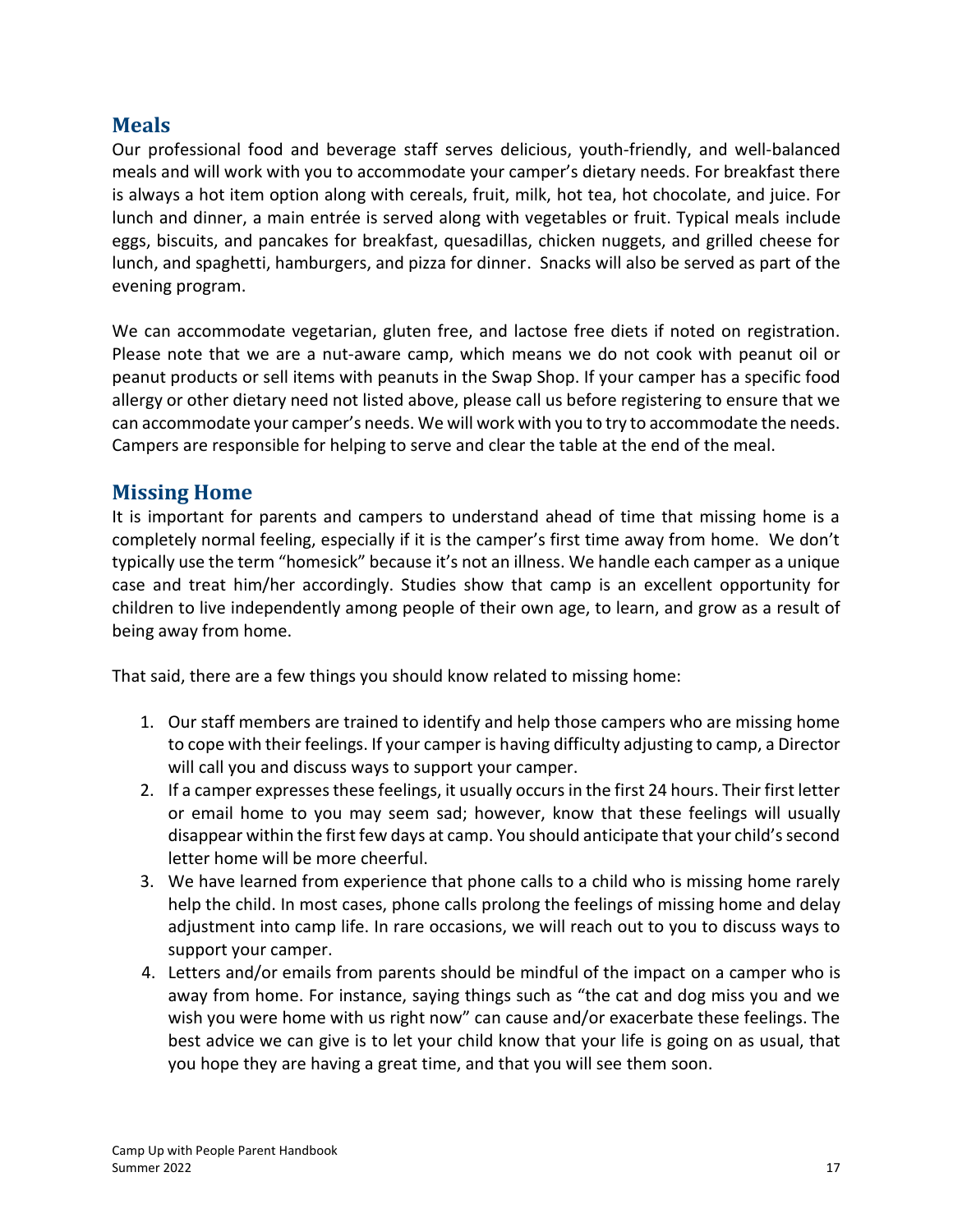# **Birthdays**

If your camper is celebrating a birthday at camp, we can arrange for you to talk to them via telephone—contact us to set this up. Our Food and Beverage team will prepare a birthday cake at dinner to share with the other campers. Counselors make birthdays special and may decorate or plan other special treats. Parents may leave or send birthday treats to the office for their camper's birthday.

## **Show Day**

The CUWP experience will culminate with 2 capstone performances. This high energy Up with People style production is produced as a finally to a memorable summer. Campers take part in creating and producing a show that artistically addresses their concerns for the world and creatively invites the audience to be part of the solutions. Parents, guardians, families, friends, and the local Harrisonburg community are invited to attend. The show day will consist of 2 performances, a matinee, and an evening performance.

# **Off-Site Trips**

#### **Off-site trips/Community Service**

During the course of each summer session, while a great majority of our curriculum and activities take place on our campgrounds there are numerous components that are enjoyed off-site. Each of these off-site experiences serves to enrich and enhance the overall CUWP experience. Below you will find a brief description of our various off-site curriculum components. All regional learning excursions continue to be a highlight of each summer and we look forward to sharing it with you.

#### **Regional Learning Excursions**

The CUWP curriculum includes exploring the vast history, cultures and places surrounding our camp home. CUWP, being nestled in the beautiful Shenandoah Valley affords us the opportunity to learn about the region where we are located, which might include short visits to several quaint and picturesque cities in Virginia.

In addition to exploring VA, a highlight of the CUWP experience is visiting Washington D.C. Due to COVID guidelines our traditional trip to DC weekend will be a one day excursion. Our campers will enjoy being a tourist on a historic walking tour of the nation's capital. They will specifically tour the:

- National Mall
- DC Monuments and Memorials
- Lunch on the National Mall

We recommend that each camper have extra spending money to purchase any souvenirs, and/or memorabilia while in D.C. We recommend at least \$50.00 for this trip. These funds would be separate from any Swap Shop funds.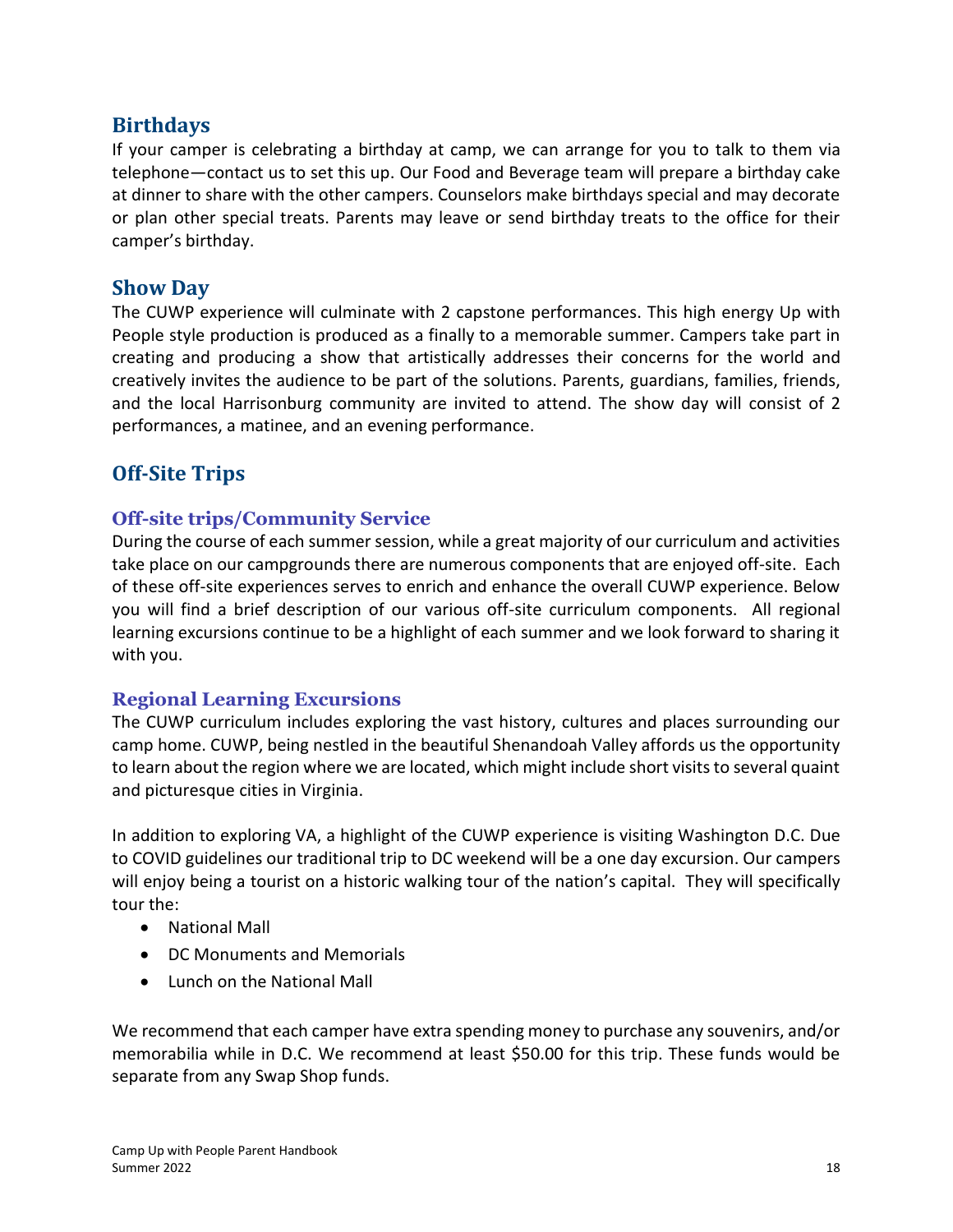#### **Via Ferrata/Canopy Tour/Night in the Woods**

While the Via Ferrata/Canopy Tour are highlights of the camper experience they are optional activities. These non-technical rock climbing/zip-lining experiences are for climbers of all abilities, located in Judy Gap in Circleville, West Virginia. The Via Ferrata utilizes a harness and safety system as well as steel rung "steps" built into the rocks, where campers traverse a section of rocks in the Allegheny Mountains with incredible views. The Canopy Tour is a 14 platform-toplatform adventure. Trips are guided and take around four (4) hours each. Everyone should complete the waivers even if they do not plan on participating. Once campers return from their climbing and zip lining adventures, they will all experience the great outdoors with a night in the woods. They will enjoy one over-night outing in beautiful rustic log cabins, cooking over and open fire, and counting star, and fireflies. We will have other activities planned for those who choose not to climb or zip-line. For more information, go to [www.NROCKs.com.](http://www.nrocks.com/)